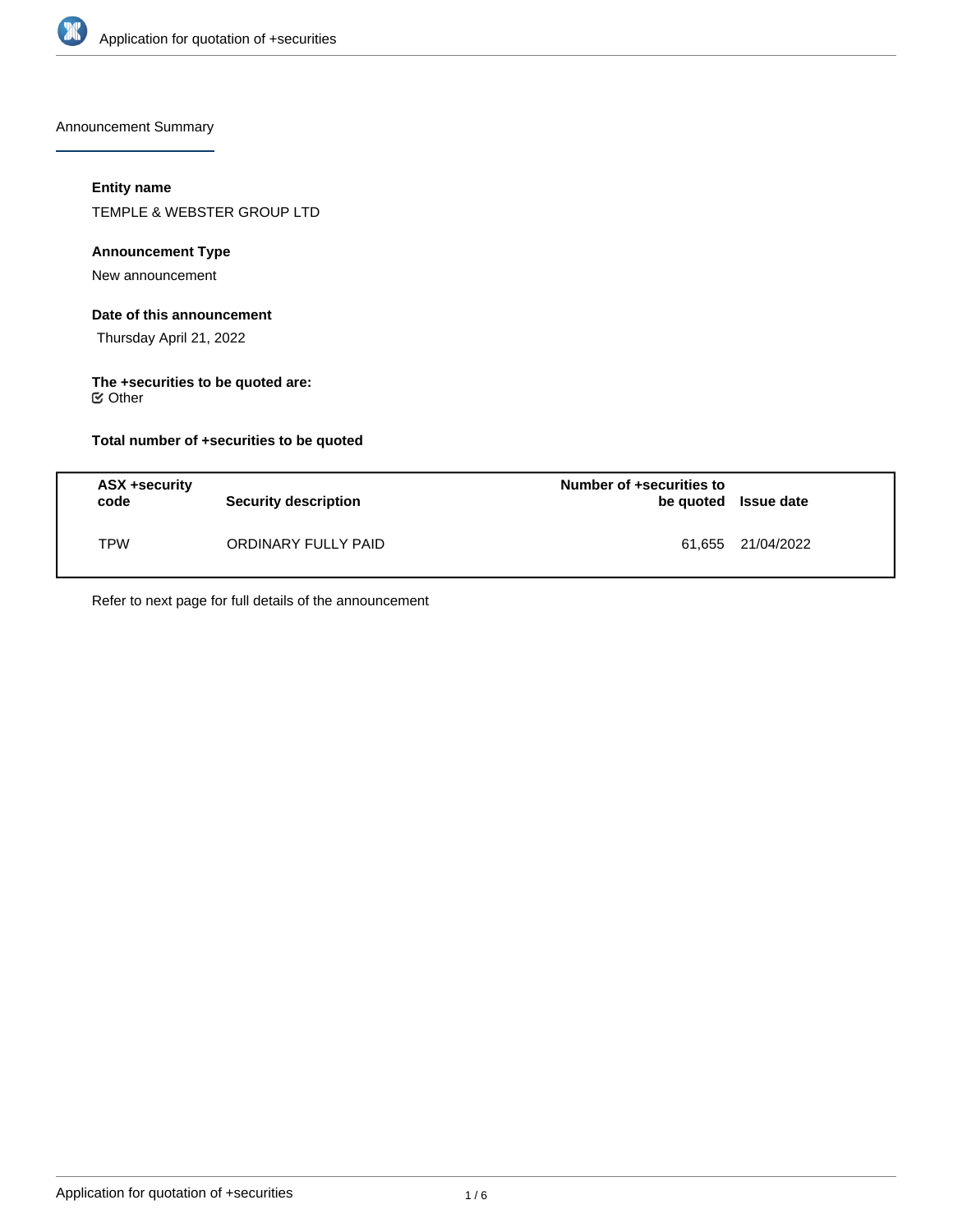

Part 1 - Entity and announcement details

### **1.1 Name of entity**

TEMPLE & WEBSTER GROUP LTD

We (the entity named above) apply for +quotation of the following +securities and agree to the matters set out in Appendix 2A of the ASX Listing Rules.

**1.2 Registered number type** ACN

**Registration number** 608595660

**1.3 ASX issuer code** TPW

**1.4 The announcement is**

New announcement

### **1.5 Date of this announcement**

21/4/2022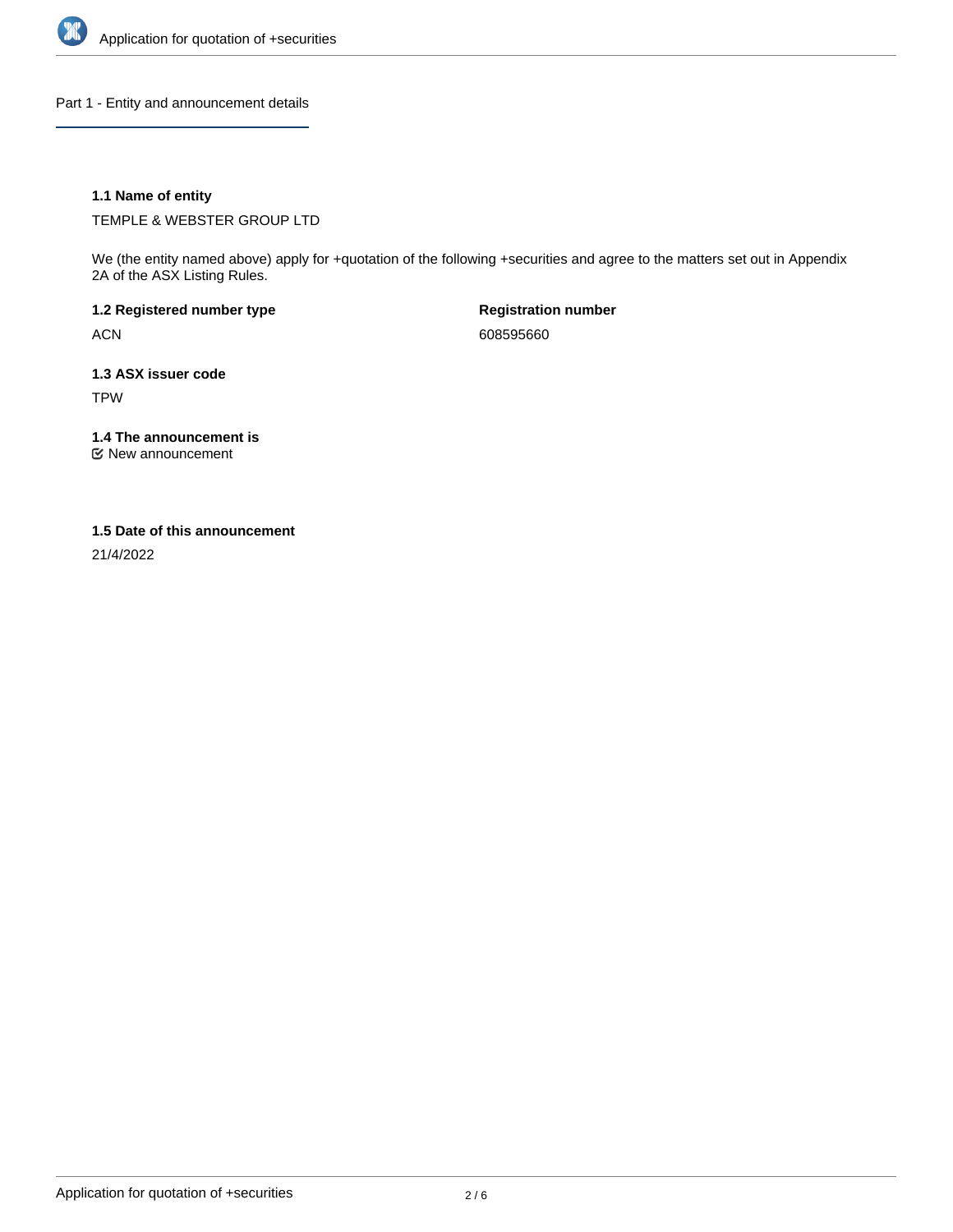

# Part 2 - Type of Issue

#### **2.1 The +securities to be quoted are:**

Other

# **2.2 The +securities to be quoted are:**

Additional +securities in a class that is already quoted on ASX ("existing class")

**2.3c Have these +securities been offered under a +disclosure document or +PDS?** No

**2.3d Please provide any further information needed to understand the circumstances in which you are applying to have these +securities quoted on ASX, including why the issue of the +securities has not been previously announced to the market in an Appendix 3B**

These securities are being issued to Pacific Custodians Pty Ltd as trustee for the Temple & Webster Employee Performance Rights Plan for allocation to participants following the vesting and exercise of performance rights granted under the FY2019 Long Term Incentive Award.

**2.4 Any on-sale of the +securities to be quoted within 12 months of their date of issue will comply with the secondary sale provisions in sections 707(3) and 1012C(6) of the Corporations Act by virtue of:** An applicable ASIC instrument or class order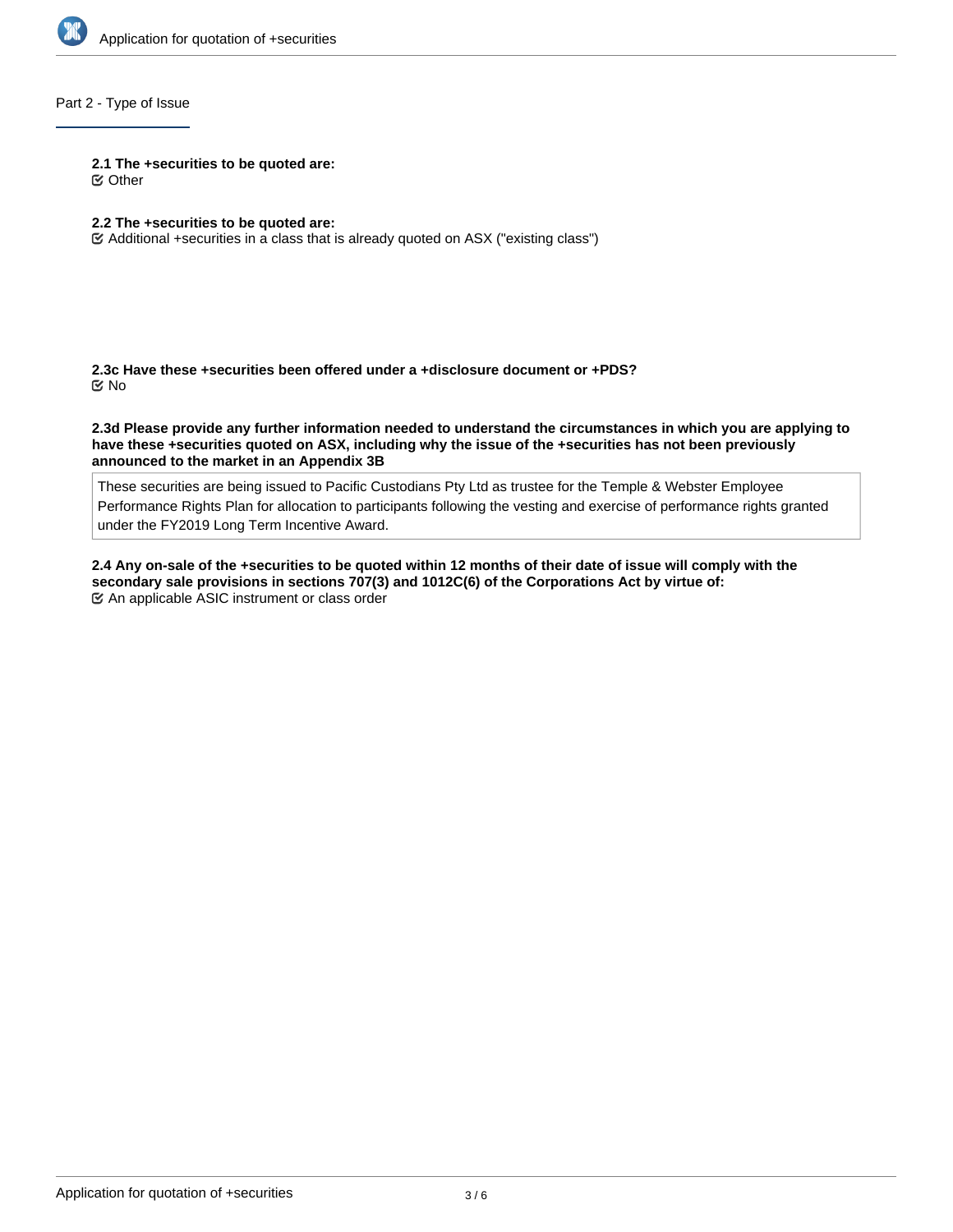

Part 3B - number and type of +securities to be quoted (existing class) where issue has not previously been notified to ASX in an

Appendix 3B

# **Additional +securities to be quoted in an existing class**

**ASX +security code and description** TPW : ORDINARY FULLY PAID

#### **Issue date**

21/4/2022

**Will the +securities to be quoted rank equally in all respects from their issue date with the existing issued +securities in that class?** Yes

Issue details

| Number of +securities to be quoted<br>61,655                                     |                                        |  |  |  |
|----------------------------------------------------------------------------------|----------------------------------------|--|--|--|
| Are the +securities being issued for a cash consideration?<br>$\mathfrak{C}$ Yes |                                        |  |  |  |
| In what currency is the cash consideration being paid?                           | What is the issue price per +security? |  |  |  |
| AUD - Australian Dollar                                                          | AUD 6.28000000                         |  |  |  |

# **Any other information the entity wishes to provide about the +securities to be quoted**

**The purpose(s) for which the entity is issuing the securities**

**Other** 

#### **Please provide additional details**

Securities issued to Pacific Custodians Pty Ltd as trustee for the Temple & Webster Employee Performance Rights Plan for allocation to participants upon vesting and exercise of performance rights issued under the FY2019 Long Term Incentive Award.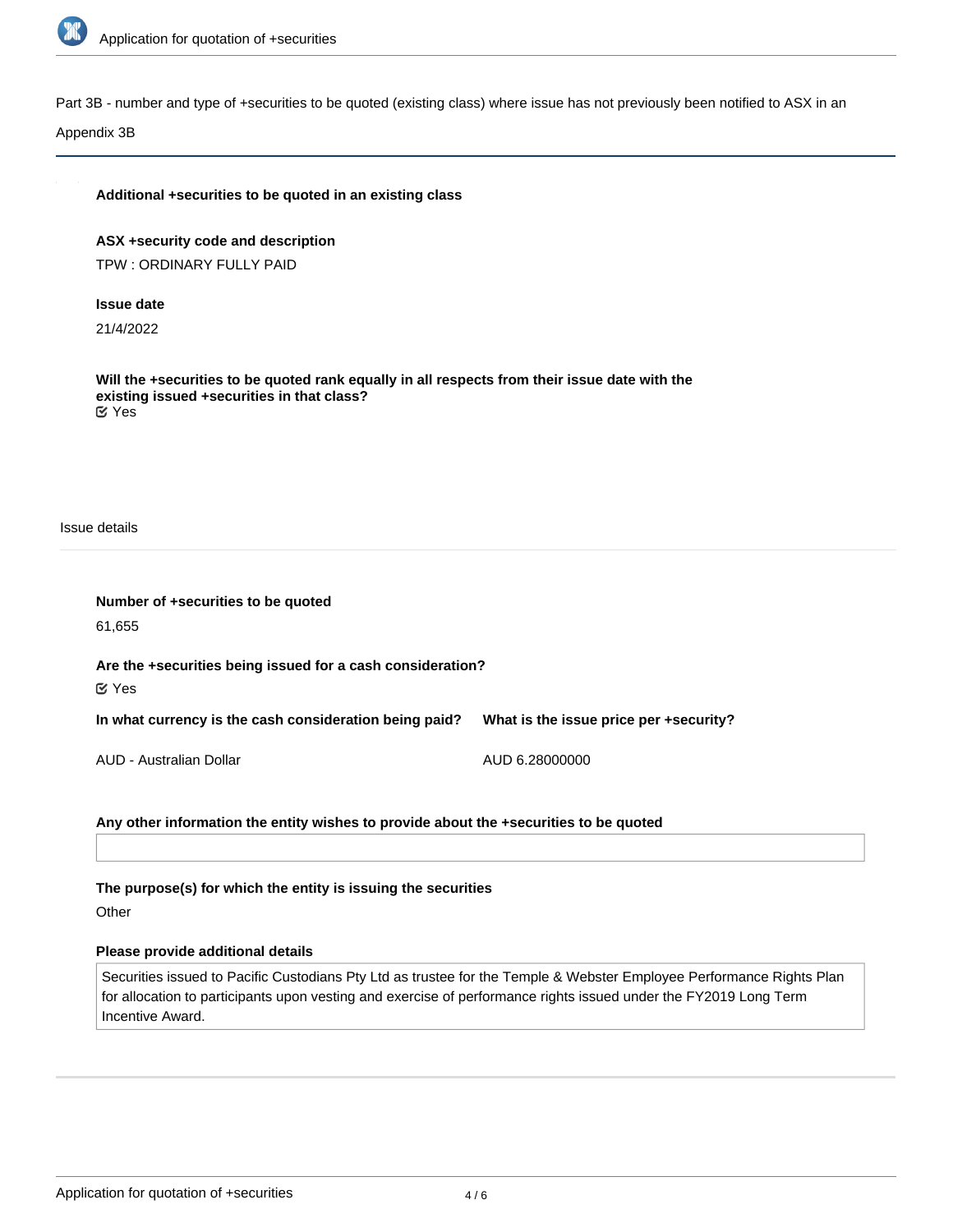

Part 4 - Issued capital following quotation

**Following the quotation of the +securities the subject of this application, the issued capital of the entity will comprise:**

**(A discrepancy in these figures compared to your own may be due to a matter of timing if there is more than one application for quotation/issuance currently with ASX for processing.)**

**4.1 Quoted +securities (total number of each +class of +securities quoted on ASX following the +quotation of the +securities subject of this application)**

| ASX +security code and description | <b>Total number of</b><br>+securities on issue |
|------------------------------------|------------------------------------------------|
| TPW : ORDINARY FULLY PAID          | 120,514,583                                    |

**4.2 Unquoted +securities (total number of each +class of +securities issued but not quoted on ASX)**

| ASX +security code and description                  | <b>Total number of</b><br>+securities on issue |
|-----------------------------------------------------|------------------------------------------------|
| TPWAC: RESTRICTED RIGHTS                            | 9.729                                          |
| TPWAB: OPTION EXPIRING VARIOUS DATES VARIOUS PRICES | 5,543,078                                      |
| TPWAA : PERFORMANCE RIGHTS                          | 2,535,448                                      |